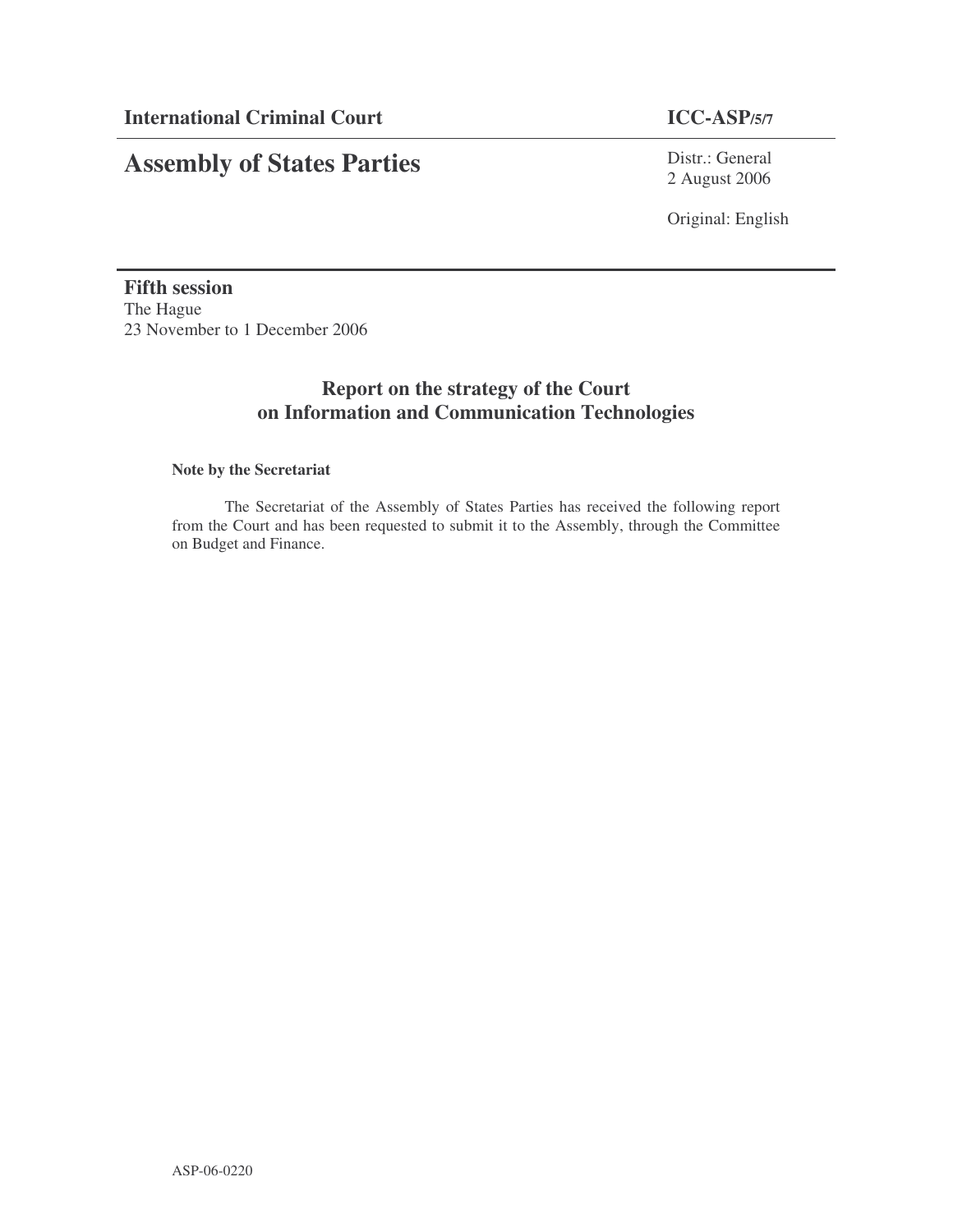## **Contents**

| ۰,<br>--<br>$\sim$<br>۰. |
|--------------------------|
|--------------------------|

|      |           | Abbreviations and acronyms                                            | 3              |  |
|------|-----------|-----------------------------------------------------------------------|----------------|--|
| I.   |           |                                                                       |                |  |
| П.   |           |                                                                       |                |  |
| III. |           |                                                                       |                |  |
| IV.  |           |                                                                       |                |  |
|      | А.        |                                                                       | $\overline{7}$ |  |
|      |           |                                                                       | $\overline{7}$ |  |
|      |           |                                                                       | $\overline{7}$ |  |
|      |           |                                                                       | $\tau$         |  |
|      |           |                                                                       | $\overline{7}$ |  |
|      | <b>B.</b> | Strategy 2 – Build a Global Communications and Data Network (GCDN)    | $\overline{7}$ |  |
|      |           |                                                                       | 7              |  |
|      |           |                                                                       | 8              |  |
|      |           |                                                                       | 8              |  |
|      |           |                                                                       | 9              |  |
|      |           |                                                                       | 9              |  |
|      | C.        | Strategy 3 – Ensure that the information systems reflect the business | 9              |  |
|      |           |                                                                       | 9              |  |
|      |           |                                                                       | 9              |  |
|      |           |                                                                       | 10             |  |
|      | D.        | Strategy 4 – Integrate the ERP administrative and judicial systems    | 10             |  |
|      |           |                                                                       | 10             |  |
|      |           |                                                                       | 10             |  |
|      |           |                                                                       | 10             |  |
|      |           |                                                                       | 12             |  |
|      |           |                                                                       | 12             |  |
| V.   | 13        |                                                                       |                |  |
|      |           |                                                                       | 15             |  |
| VI.  |           |                                                                       | 15             |  |
|      |           |                                                                       | 16             |  |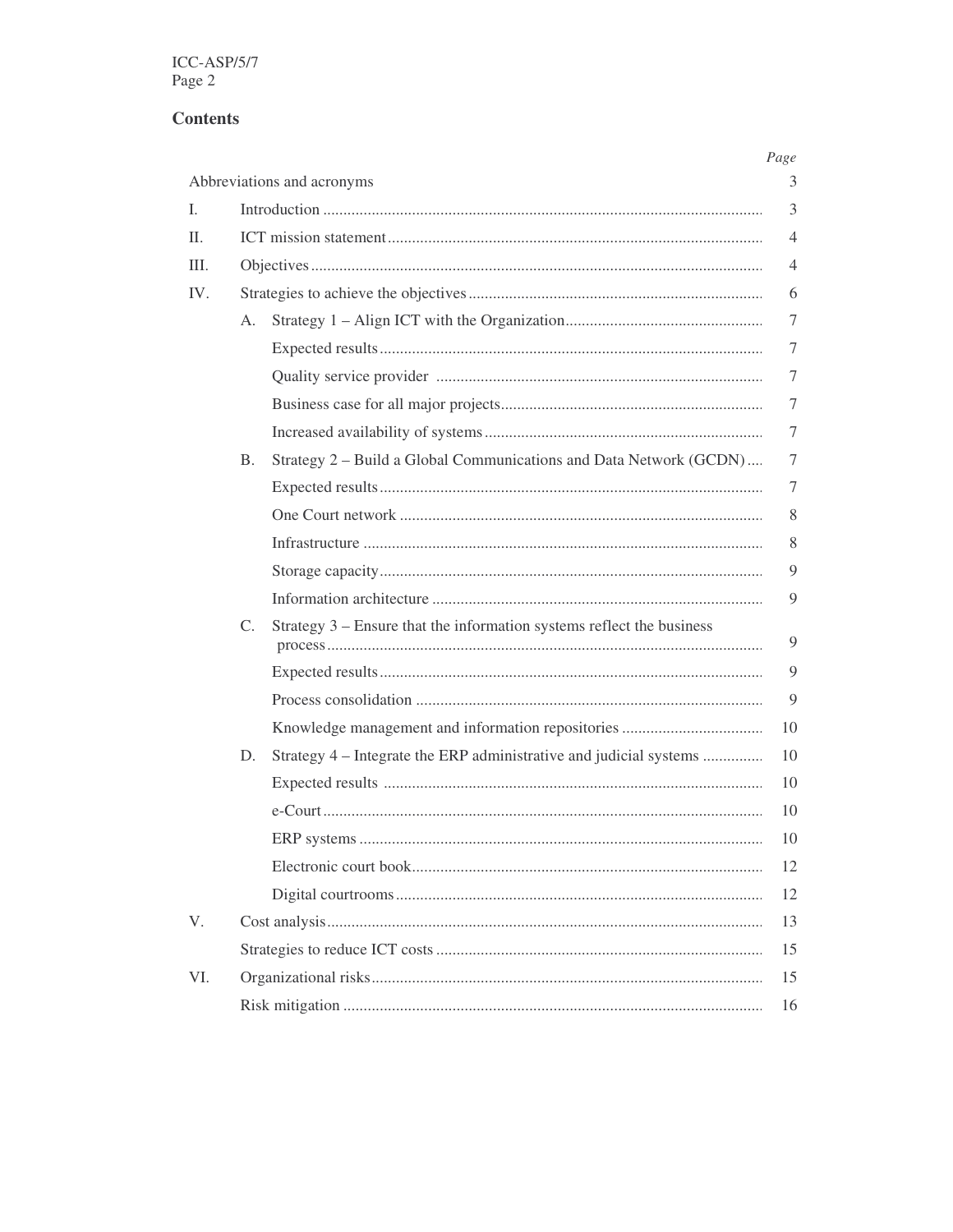#### **Acronyms and abbreviations:**

| e-Court      | Electronic Court                                   |
|--------------|----------------------------------------------------|
| <b>ERP</b>   | <b>Enterprise Resource Planning</b>                |
| <b>FACTS</b> | Functional Administrative Common Tracking System   |
| <b>GCDN</b>  | Global Communications and Data Network             |
| ICT          | Information and Communication Technologies         |
| <b>ICTS</b>  | Information and Communication Technologies Section |
| <b>ITSB</b>  | <b>Information Technology Systems Board</b>        |
| <b>MOSS</b>  | Minimum Operational Security Standard              |
| <b>SLA</b>   | Service-level agreement                            |
| COTS         | Commercial Off-The-Shelf Software                  |

#### **I. Introduction**

1. At its fourth session, the Assembly of States Parties "endorsed the recommendation of the External Auditor and the Committee on Budget and Finance that the Court develop an ICT strategy closely aligned to its core business objectives. The Assembly proposed that the Committee on Budget and Finance should examine this strategy in order to allow further consideration of ICT requirements at the fifth session of the Assembly."<sup>1</sup>

2. This strategy paper is a working document that describes the high-level strategy of the Information and Communication Technologies Section (ICTS) of the Court, its mission, objectives, expected results and execution strategies.

3. The ICT strategy is derived from the strategic goals and objectives of the Court, specifically from the strategic objective to "become an 'e-institution' that provides high information security." The ICT objectives are linked to the Court's objectives and aligned with the budget, to establish a direct connection between the Court's Strategic Plan and the ICT budget.

4. The use of electronic systems as tools to carry out the Court's mandate is also recognized in the Regulations of the Registry, the Rules of Procedure and Evidence and the Regulations of the Court. For example, regulation 26 of the Regulations of the Court states that the Court "shall establish a reliable, secure, efficient electronic system which supports its daily judicial and operational management and its proceedings."

5. The strategy sets the priorities for the next ten years. Implementation will take into consideration the resources, skills and capability available to the Court. Its delivery will be carefully planned, tested and aligned with the implementation of short- and medium-term goals.

<sup>1</sup> *Official Records of the Assembly of States Parties to the Rome Statute of the International Criminal Court, Fourth session, The Hague, 28 November – 3 December 2005* (International Criminal Court publication, ICC-ASP/4/32) part II, B.2, para. 23.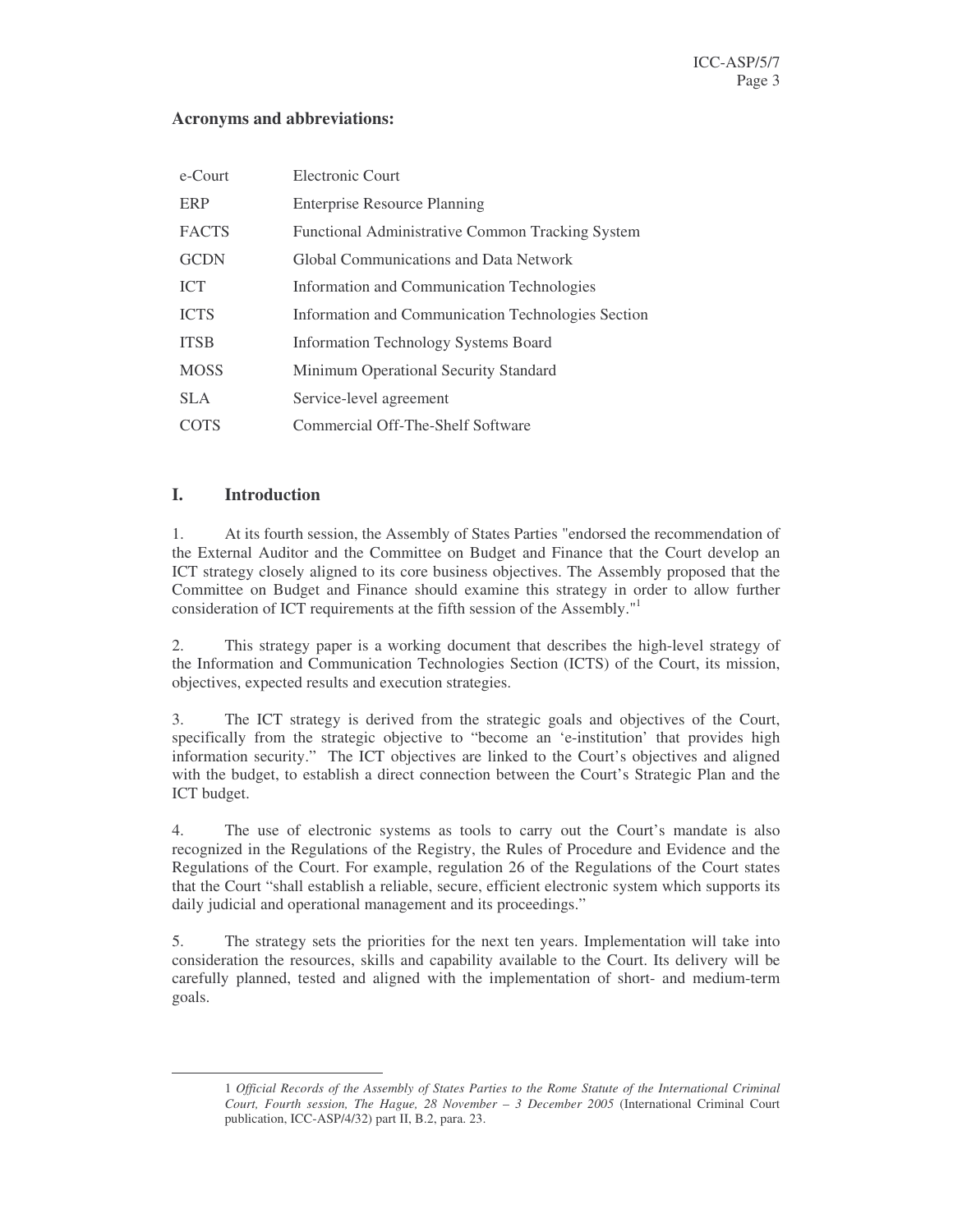6. The first medium-term plan was approved and executed in 2003-2004, followed by a second medium-term plan for 2005-2006, which is still guiding the current programme. The following governance programmes are in place:

- (a) 2003-2004 medium-term plan
- (b) 2004-2005 strategic IT review and IT risk assessment
- (c) 2005-2006 medium-term plan
- (d) 2006-2016 strategic paper (leading to the Strategic Plan).

7. The governing body of the ICTS is the Information Technology Systems Board (ITSB). It guides the process of defining the strategy for technology and information systems and strives to create a cohesive ICT strategy for the entire Court as described in the terms of reference. On the basis of capital investment plans and careful technical analysis, priorities are assigned and ICT investment decisions prepared.

#### **II. ICT mission statement**

8. The mission of the ICTS is to assist the Court in achieving its goals and objectives. It will do so by using a client-oriented approach to build and maintain a highly reliable, secure and scaleable information and communication system, infrastructure and architecture that allows the Court to execute its mission globally in an effective manner.

#### **III. Objectives**

9. Four key objectives have been established for ICTS. ICTS can identify with many of the Court's strategic objectives, however the key objectives on which ICTS's strategy and alignment are based are objectives 1, 2, 9, 12 and 20. These objectives are also consistent with the requirements of the Regulations of the Court and the Regulations of the Registry. The objectives are listed below in numerical order to reflect the alignment with the Court's objectives. They are therefore not prioritized.

- (a) Continue to establish a common and secure information technology (IT) infrastructure based on client-oriented user requirements and agreed service levels for all operational areas.
- (b) Provide secure access to information systems, supporting full user mobility in the field, while maintaining the required confidentiality and integrity of the processed and stored information on the Court's global communications and data network.
- (c) Work with clients to ensure that all information systems properly reflect the optimum streamlined business processes at the least possible cost.
- (d) Fully integrate by electronic means all data relating to all the aspects of a case, from monitoring situations and conducting investigations through to supporting the judiciary in prosecuting and defending all phases of a trial ('e-Court').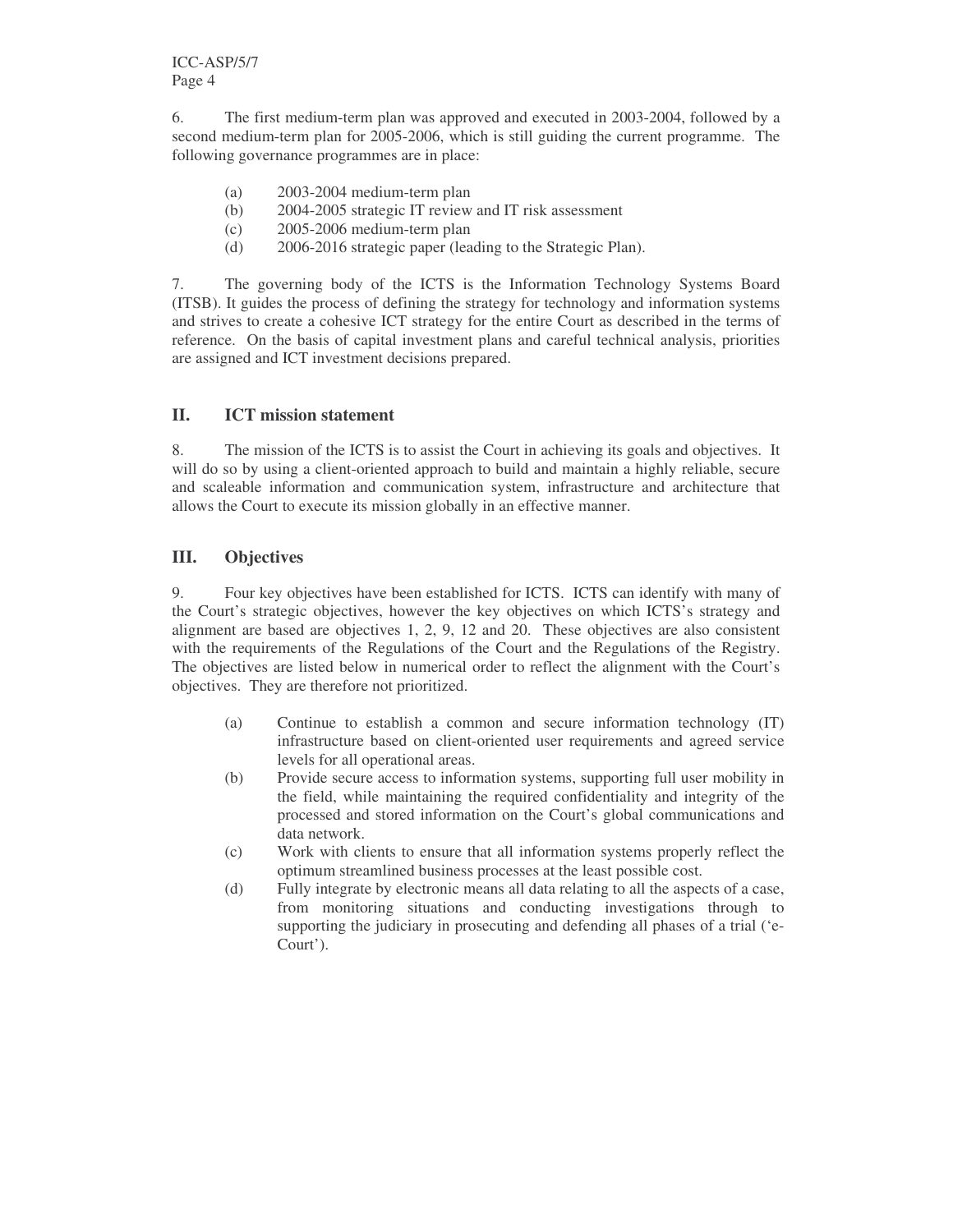| <b>Court strategic objectives</b>                                                                                                                                                                                                                                              | <b>ICT</b> objectives (aligned)                                                                                                                                                                                                                                  | How they are aligned                                                                                                                                                                                                                                                      |
|--------------------------------------------------------------------------------------------------------------------------------------------------------------------------------------------------------------------------------------------------------------------------------|------------------------------------------------------------------------------------------------------------------------------------------------------------------------------------------------------------------------------------------------------------------|---------------------------------------------------------------------------------------------------------------------------------------------------------------------------------------------------------------------------------------------------------------------------|
| Objective 1: Conduct X<br>investigations and Y trials,<br>subject to external<br>cooperation received.<br>Objective 2: Put in place a<br>system to address all<br>security risks, striving for<br>maximum security of all<br>participants consistent with<br>the Rome Statute. | 1. Operate a common and<br>secure IT infrastructure<br>based on client-oriented<br>user requirements and<br>agreed upon service levels<br>for all operational areas.                                                                                             | Effective investigations and<br>trials require reliable and secure<br>voice and data networks to<br>carry out the Court's mandate.<br>Field operations like<br>investigations and witness<br>protection require equipment<br>operating at the highest security<br>levels. |
| Objective 9: Develop and<br>implement a structure to<br>ensure publicity of all<br>proceedings for locals and<br>global audiences.                                                                                                                                             | 2. Provide secure access,<br>supporting full user<br>mobility in the field, while<br>maintaining the required<br>confidentiality and integrity<br>of the processed and stored<br>information on the Court<br>global communications and<br>data network.          | Provision of the appropriate<br>equipment and secure video<br>link solutions to support<br>outreach activities. Building a<br>secure global communications<br>and data network will allow<br>proceedings to be followed in<br>multiple locations.                         |
| Objective 12: Put in place<br>a system of programmes to<br>achieve identified optimal<br>levels of quality with<br>maximum efficiency.                                                                                                                                         | 3. Work with clients to<br>ensure that all information<br>systems properly reflect the<br>optimum streamlined<br>business processes at the<br>least possible cost.                                                                                               | Efficiency and streamlining of<br>business processes contain<br>administration costs.<br>Consistent processes<br>throughout the Organization<br>increase the quality of the<br>outputs.                                                                                   |
| Objective 20: Become an<br>'e-institution' that provides<br>high information security.                                                                                                                                                                                         | 4. Fully integrate by<br>electronic means all the<br>data relating to all aspects<br>of a case, from monitoring<br>situations, conducting<br>investigations to supporting<br>the judiciary in prosecuting<br>and defending all phases of<br>a trial ('e-court'). | Integrated systems offer higher<br>levels of efficiency and security<br>and are more cost-effective in<br>the long term. Full role-based<br>overview of judicial and<br>administrative data will limit<br>errors inherent in paper-based<br>systems.                      |

## **Table 1. Alignment of ICT objectives to Court strategic objectives**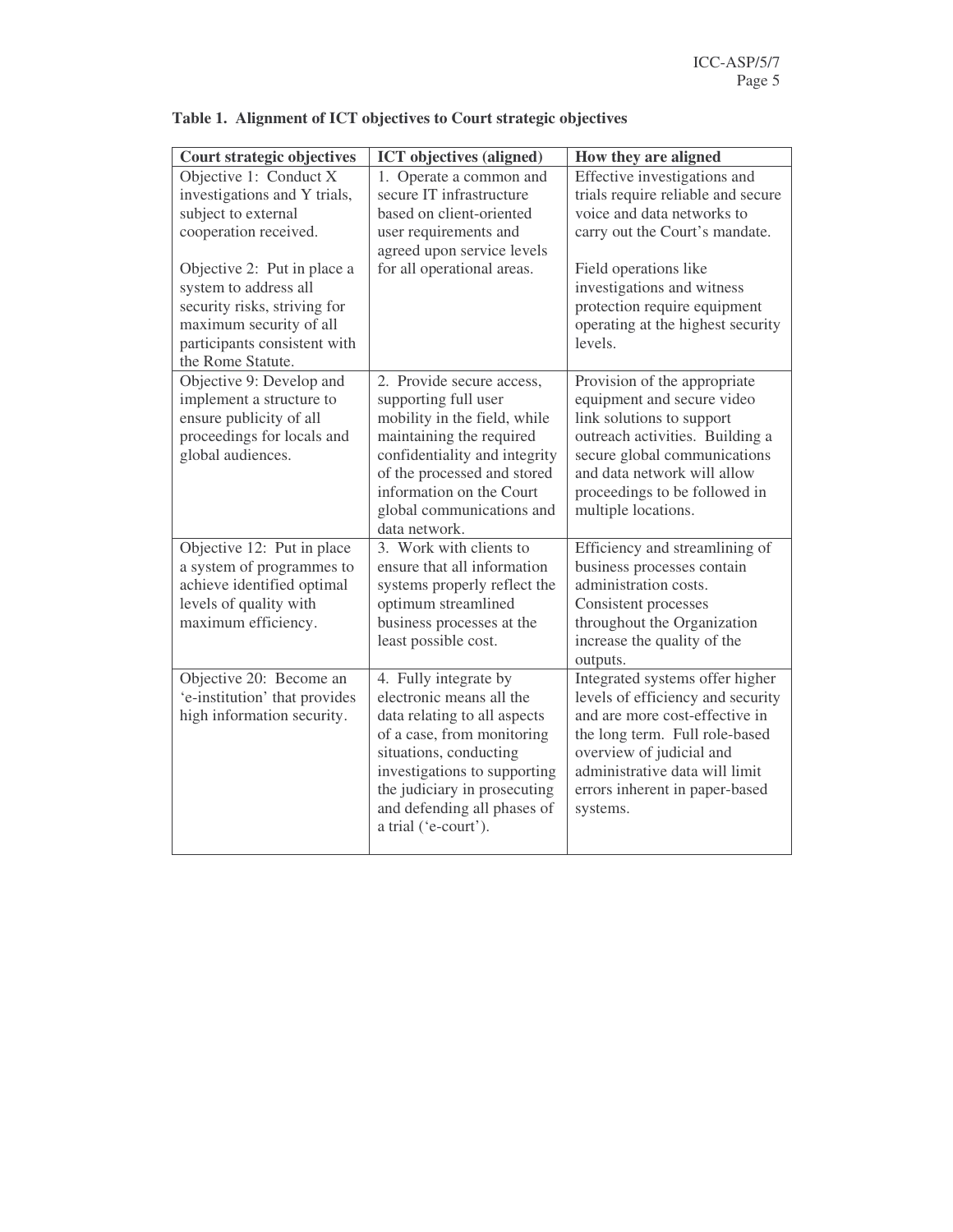| <b>Objectives</b>             | <b>Performance indicators</b> | <b>Expected results</b>          |  |  |  |  |
|-------------------------------|-------------------------------|----------------------------------|--|--|--|--|
| Operate a common and          | Hours of system uptime        | 99.2% of average system          |  |  |  |  |
| secure IT infrastructure      | divided by hours in service.  | uptime with no unplanned         |  |  |  |  |
| based on client-oriented      |                               | external access.                 |  |  |  |  |
| user requirements and         |                               |                                  |  |  |  |  |
| agreed service levels for all | Number of requests            | 99.2% of requests for service    |  |  |  |  |
| operational areas.            | addressed as agreed in        | and operational support          |  |  |  |  |
|                               | service-level agreement       | responded to within the agreed   |  |  |  |  |
|                               | (SLA) divided by number       | time frame as stipulated in the  |  |  |  |  |
|                               | of requests.                  | SLA.                             |  |  |  |  |
| Provide secure access to      | Number of successful          | 99.5% of missions and court      |  |  |  |  |
| Court information while       | missions and hearings with    | hearings are supported and       |  |  |  |  |
| maintaining the required      | no ICT issues reported,       | conducted as planned.            |  |  |  |  |
| confidentiality and integrity | divided by number of          |                                  |  |  |  |  |
| of the processed and stored   | missions and hearings.        |                                  |  |  |  |  |
| information on the Court      |                               | No confidential information is   |  |  |  |  |
| global communications and     | Number of confidentiality-    | compromised due to               |  |  |  |  |
| data network.                 | related incidents reported,   | technology-based issues          |  |  |  |  |
|                               | divided by number of          | $(99.9\%).$                      |  |  |  |  |
|                               | confidentially stored items.  |                                  |  |  |  |  |
| Work with clients to ensure   | Number of hearings            | Streamlined processing of        |  |  |  |  |
| that all information systems  | conducted where evidence      | Court information (50%).         |  |  |  |  |
| properly reflect the          | and Court records are         |                                  |  |  |  |  |
| optimum streamlined           | displayed and processed       |                                  |  |  |  |  |
| business processes at the     | electronically, divided by    |                                  |  |  |  |  |
| least possible cost.          | the total number of trials.   |                                  |  |  |  |  |
|                               |                               |                                  |  |  |  |  |
| Fully integrate by            | Number of integration         | Improved access to the Court's   |  |  |  |  |
| electronic means all the      | points between the various    | judicial and administrative data |  |  |  |  |
| data relating to all the      | e-court information systems   | with reliable service of Court   |  |  |  |  |
| aspects of a case, from       | reflecting phases of cases,   | records and better legal         |  |  |  |  |
| monitoring situations and     | budget planning and           | research capabilities (40%).     |  |  |  |  |
| conducting investigations     | expenditure.                  |                                  |  |  |  |  |
| through to supporting the     |                               |                                  |  |  |  |  |
| judiciary in prosecuting and  |                               |                                  |  |  |  |  |
| defending all phases of a     |                               |                                  |  |  |  |  |
| trial ('e-Court').            |                               |                                  |  |  |  |  |
|                               |                               |                                  |  |  |  |  |
|                               |                               |                                  |  |  |  |  |
|                               |                               |                                  |  |  |  |  |

### **Table 2. Alignment of ICT objectives to ICT budget narratives**

### **IV. Strategies to achieve the objectives**

- 10. The following strategies will be put in place to give focus to the objectives:
	- (a) Align ICT with the Organization and its clients and ensure continuity of services and secure systems availability for all operational areas (ICT objective 1).
	- (b) Build a Global Communications and Data Network (GCDN) (ICT objective 2).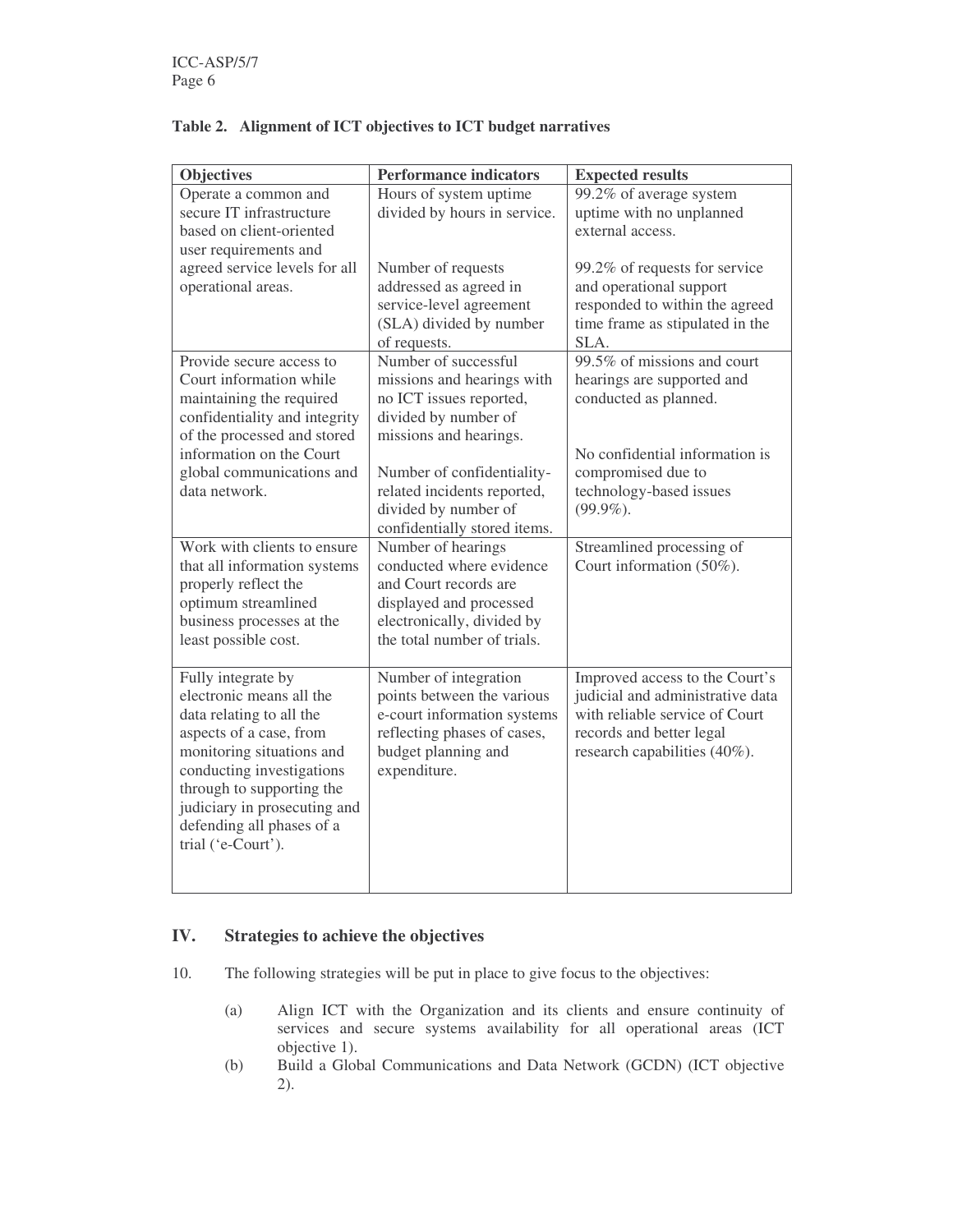- (c) Ensure that the information systems reflect the business process and best practice (ICT objective 3).
- (d) Build and integrate the ERP administrative and judicial systems to enable the Court to function as an e-court using digital signatures, electronic archiving, video links and encrypted voice and data traffic and storage (ICT objective 4).

#### **A. Strategy 1 – Align ICT with the Organization**

#### **Expected results**

11. An industry standard average system uptime with no unplanned external access and a high level of requests for service and operational support responded to within the agreed time frame as stipulated in the service-level agreement.

#### **Quality service provider**

12. Integrating ICT with the Organization's operations positions ICT as a strategic tool for the Organization and not solely as a cost. ICTS will become 'client-centric' by informing users of the status of their requests in a timely fashion and deliver services to assist them with achieving their own objectives.

#### **Business case for all major projects**

13. Ensure that presentation of all major ICT initiatives is backed up by a "business case" explaining the need for the investment, the immediate and long-term costs, the cost of not performing the activity and the advantages the investments will bring to the Organization. Ensure by means of proper training programmes that these investments are fully accepted by the users.

#### **Increased availability of systems**

14. Subject to approved funding, ensure that courtroom activity will not be delayed as a result of the non-availability of IT systems. This is to ensure that disruption is kept to a minimum. Achievement of the result will be made transparent through internal publication of the monthly information systems availability figures against agreed service levels.

#### **B. Strategy 2 – Build a Global Communications and Data Network (GCDN)**

#### **Expected results**

15. A high percentage (99.5%) of investigations, missions and court hearings are supported and conducted as planned with no confidential information compromised as a result of technology-based issues.

16. A scaleable, modular GCDN based on a building-block approach links all field offices and mobile uses to the Court network and will give the Court the ability to centralize its data depositories.

#### **One Court network**

17. Install a reliable unified network connecting all Court locations using a combination of fibre, satellite and wireless technologies and a mirror site. This unified network will allow the Court to extend the availability of all applications to field offices when required. An advantage of this development would be a reduction in communication costs, as telephone calls made from the field offices to headquarters would be considered internal calls. The Court would build on these developments to see how mobile telephone calls could be relayed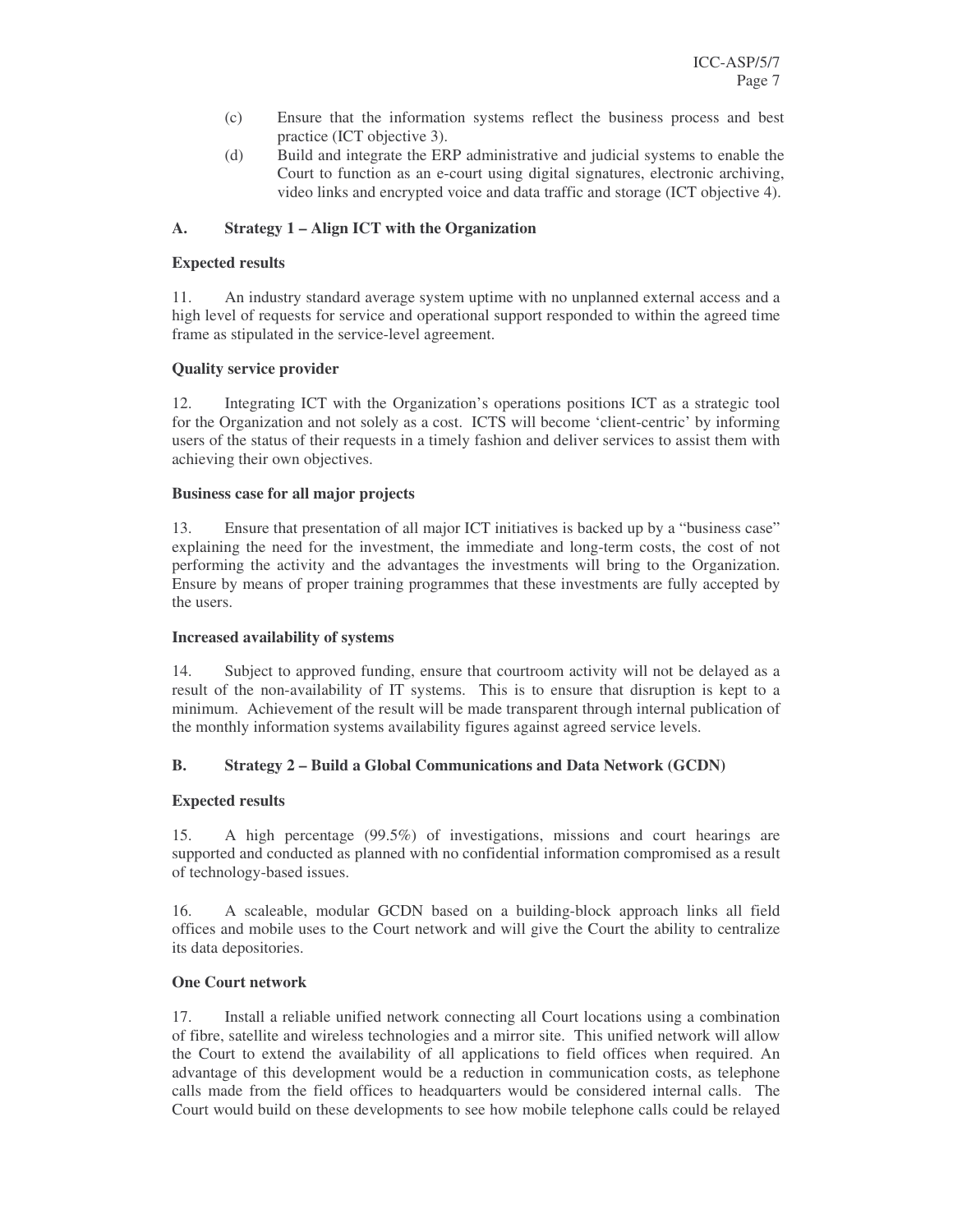through its satellite systems in an attempt to lower the communication costs of international calls.

18. Whenever possible, take advantage of United Nations facilities for building field offices and utilizing their communications and logistics infrastructure. The Court is tied into the United Nation security apparatus, which includes MOSS compliance. This requires close interaction with United Nations two-way radio communication systems. Its competitive and favourable pricing models are an added advantage of utilizing the United Nations global satellite infrastructure.

#### **Infrastructure**

19. The establishment of an industry standard infrastructure throughout the Court's buildings to support the GCDN is essential. On top of this infrastructure layer, a strong reliable suite of personal computers, networks and operating systems capable of handling current desktop productivity software has already been installed.

20. ICTS has developed strategic long-term partnerships with hardware and software providers to ensure it gets the best value for money over the long term. The standards require these partners to have active NATO security clearance and formal operating procedures.

21. The suite of personal computers, printers, servers, telephones, radios, satellite equipment, databases, applications etc. have all been standardized to ensure a minimum number of staff can support a given amount of equipment and information systems.

22. The core information technology infrastructure is seen as critical to the continued operations of the Court. Without these systems and infrastructure in place, no real development can be made in other areas. These systems include:

- (a) Current generation desktop computers and printers (these will continue to be used alongside a four-year replacement programme).
- (b) Current generation file servers (these will continue to be used alongside a three-year replacement programme) and up-to-date operating systems and databases.
- (c) Installation of certified data cabling and infrastructure throughout the Court and courtrooms.
- (d) Implementation of a suitable network infrastructure to support the field offices to the Minimum Operating Security Standards (MOSS) with a replacement programme as required.

#### **Storage Capacity**

23. ICTS will provide dedicated data and multimedia mass storage capacities on its approved platforms. A hierarchical storage management system will be implemented to ensure storage availability at all times. The storage capacity will be reviewed every year to determine possible expansion, enhancement and/or replacement needs.

#### **Information architecture**

24. Due to the nature of its work, the Court, like most criminal courts, tribunals and national courts, will host and maintain is own information systems and the security requirements surrounding access to information. By hosting its own services, it provides the required computer infrastructure and related planning and coordination in a secure and controlled environment. The hosting option, however, requires an information management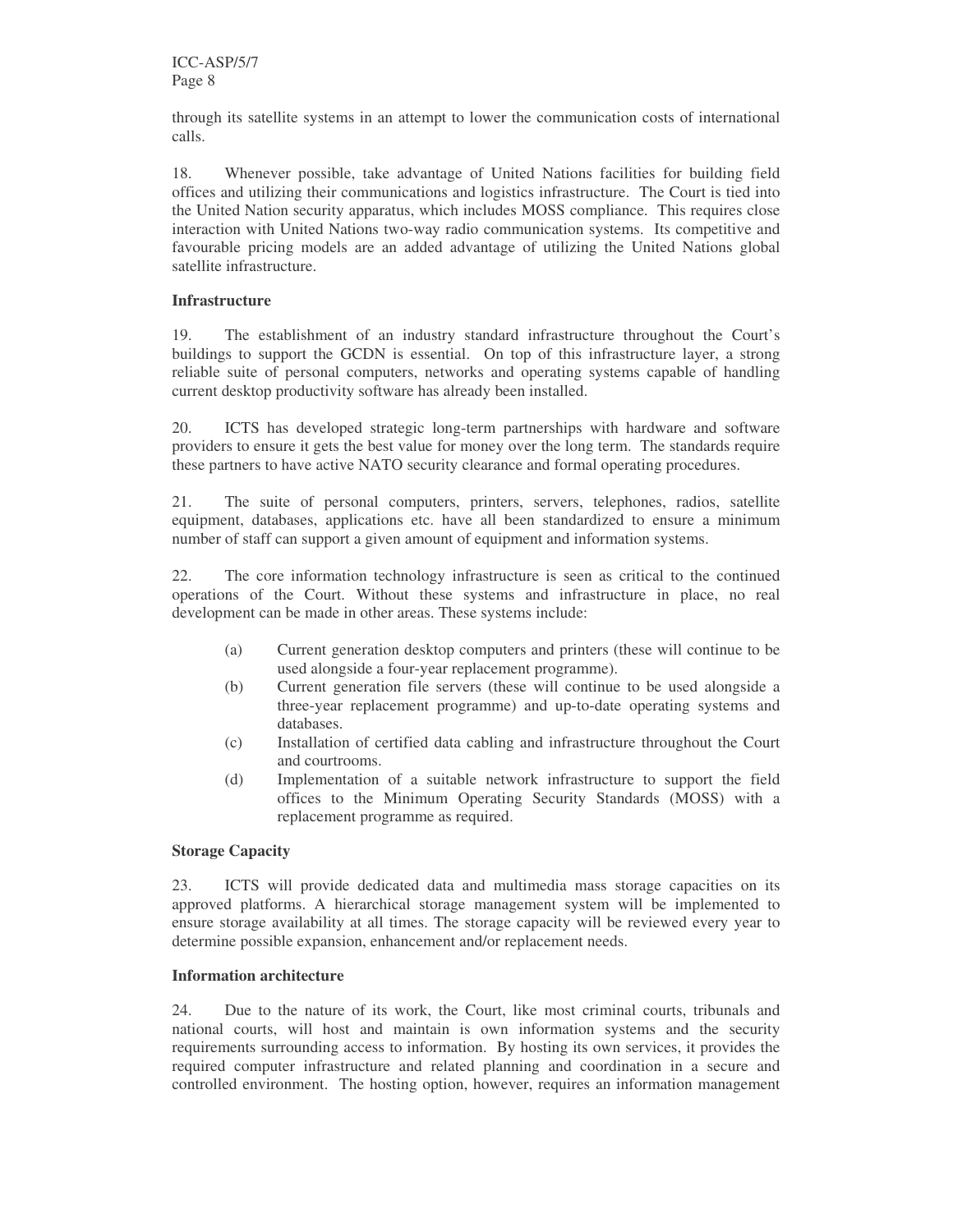infrastructure team to ensure the systems capture and deliver reliable information when required.

25. The information architecture will be standardized based on industry best practice. Common database and applications standards are in place to streamline the support required to build and maintain the data. A single Court-wide architecture for business reporting, data exchange, document repositories, information presentation and employee self-service are in progress.

26. The ICT architecture (applications and databases) is built on a suite of commercial off-the-shelf software, referred to as COTS. This is in contrast to the practice of employing large teams of software programmers to develop all the systems required, which over the long term can be very expensive. In cases where it is not feasible, or the application does not exist in a form that can be deployed without having to make major changes to the source code, the Court will build its own systems using a blend of contractors and its own small development team.

#### **C. Strategy 3 – Ensure that the information systems reflect the business process**

#### **Expected results**

27. Streamlined processing of Court information by 50 per cent. Defining the business processes for the Court will result in a common depository, in the form of a procedures thesaurus, from where the Organization can build and streamline its procedures in a controlled manner and cross-reference them with similar functional areas.

28. Process streamlining is the improvement of an overall identified process, and the individual steps of the process, with the goal of meeting or exceeding the needs and expectations of the requestor.

#### **Process consolidation**

29. ICTS has been proactive in this area and will continue to be so. It has opened an office for Project Management and Business Process Analysis. This office is responsible for analysing user requirements and assisting users in documenting their processes. The Organization already has hundreds of processes documented and linked to each other. This will help the Organization in any future re-engineering projects it wishes to undertake.

30. The purpose in mapping (writing down) the organizational processes that are used to start and complete specific tasks assists the Organization in identifying efficiencies and testing for potential cost savings. Consolidation of these processes enables the Court's judicial executives and administrative managers to define and understand the internal and external workings of the Court.

#### **Knowledge management and information repositories**

31. Tightly integrated systems, whether administrative or judicial, will assist the Court in turning information into knowledge. Data repositories that are accessed using extraction tools such as browser-based business intelligence systems give clearer and more focused information, allowing what-if scenarios to assist with better business planning and decision support.

32. In order to maximize its investments and reduce overall costs, the Court will review all requests for new information system functionality against its existing library of applications and their functionality. Only in cases where the required functionality cannot be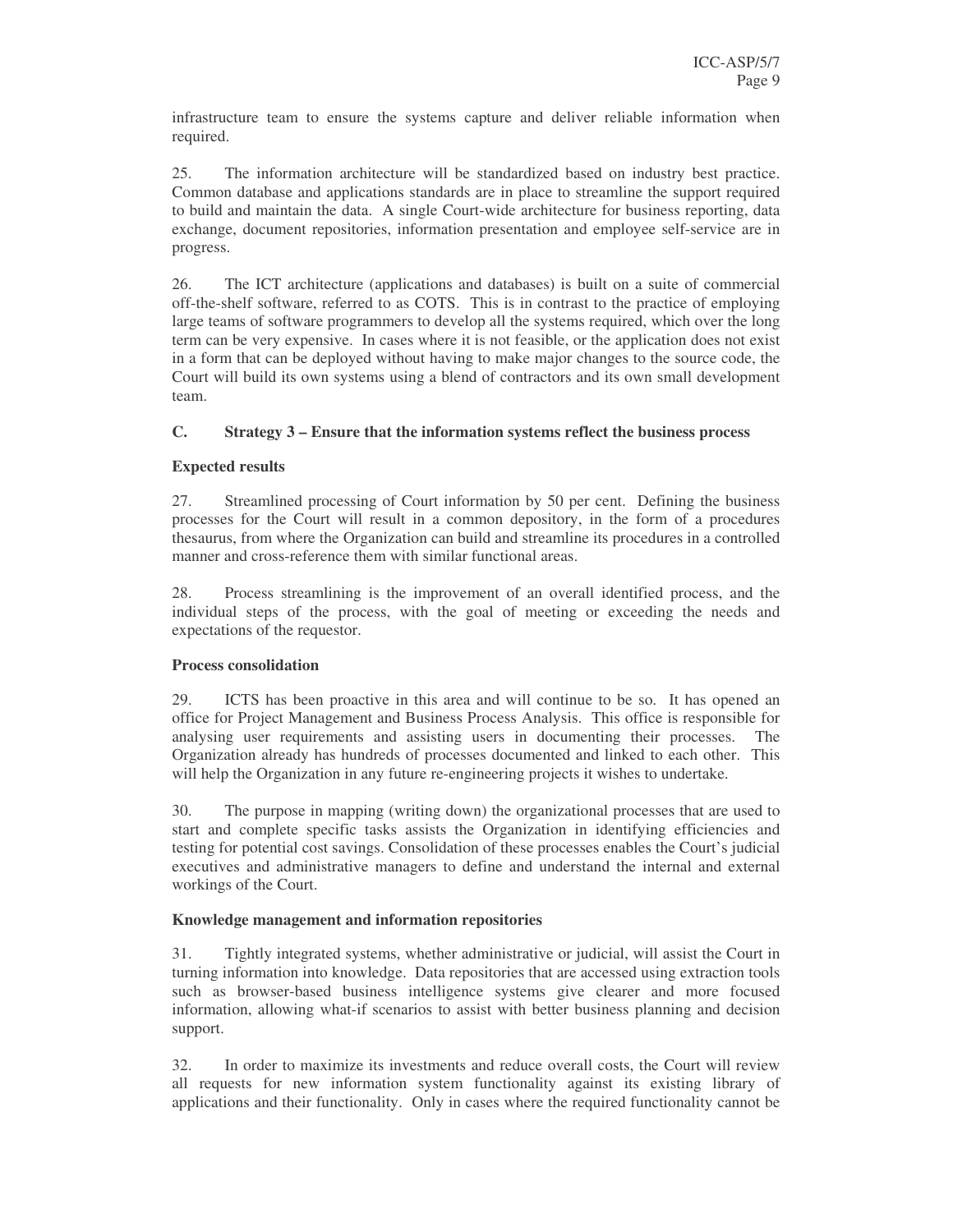ICC-ASP/5/7 Page 10

met by expanding the existing applications will new applications be purchased or developed. The strategic choice of limiting the number of applications requiring support also results in overall cost savings to the Organization since every new application requires hardware, software, training, support and maintenance, and staff resources.

#### **D. Strategy 4 – Integrate the ERP administrative and judicial systems**

#### **Expected results**

33. Improved access to the Court's judicial and administrative data with reliable service of court records and better legal research capabilities. Integration ensures that systems are designed to optimize Court operations, delivering timely and accurate information to executive, management operational and staff.

#### **e-Court**

34. An e-court is a court in which documents and supporting data are managed electronically, electronic evidence is managed and displayed, courtroom activities are scheduled electronically, parties are notified of decisions electronically, timely information is provided to the Judges and support staff through electronic media, and key court decisions are submitted to the general public for research via the Internet.

#### **ERP systems**

35. Enterprise resource planning systems (ERP) integrate (or attempt to integrate) all data and processes of an organization into a single unified system. A typical ERP system will use multiple components of computer software and hardware to achieve the integration. A key ingredient of most ERP systems is the use of a single, unified database to store data for the various system modules. The function of non-judicial administration consists of human resources, finance, budget, procurement, travel, asset management etc. The future plans include e-procurement and e-recruitment.

36. The Court's decision to use an ERP (FACTS) system is viewed as a strategic business initiative that will add long lasting value to the administration of the Court. ERP systems can enable continuous improvement across the Organization and can be utilized as a business tool for improved decision-making based on metrics aligned to business goals.

37. The FACTS system focuses on the administrative processes in all administrative sections. It can therefore be used as a strategic tool to streamline many of the Organization's administrative processes. The majority of national governments and international organizations, including many United Nations sister organizations, have moved or are in the process of moving to ERP systems.

38. The Court will link the judicial systems and its administrative systems. The process of deciding to pay a victim damages may lie in one system, however the actual process of payment will utilize a different system; with the systems linked, the order and payment transactions will update both systems with very little user intervention.

39. Informed decision-making and improved organizational planning based on better access to organizational information are the key expected results supporting the Court's decision to invest in ERP technologies. The Court is now planning to further utilize this investment by adding judicial administrative functions like Legal Aid and the Trust Fund for Victims to the FACTS program. The Court currently has seven applications in use and another seven are planned to be implemented in 2006-2008 as part of the FACTS program.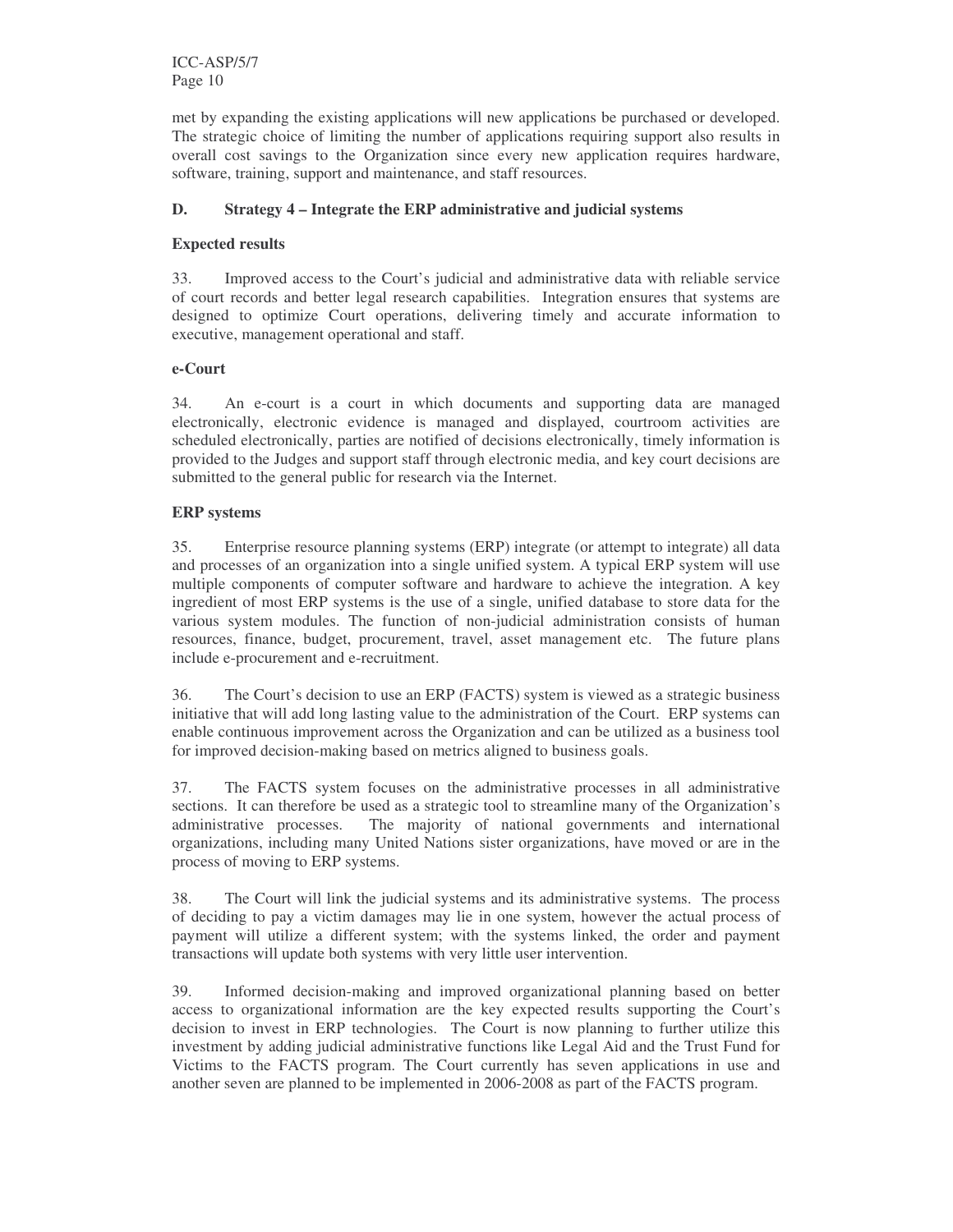40. The Court will also follow e-business strategies for outreach programmes that consist in providing collaborative tools like intranets for internal communication and extranets to select groups (like ASP members and ad hoc legal groups) to enable communication between them and the Court. In countries with very little infrastructure which have nationals on trial, the Court will broadcast its proceedings on local radio stations in order to keep the public informed of its activities. This will require setting up local capacity to meet those demands.

41. In order to protect the Court's ICT investments and harmonize information system delivery, the core business applications affecting all Court staff are delivered solely by ICTS. This activity is centralized in order to ensure information systems standards are maintained and updated to the extent that:

- (a) data models, interrelationships and inter-application information flows are clearly defined, documented and, wherever possible, kept consistent with international standards;
- (b) there is a consistency of underlying platform (development tools, databases, operating systems);
- (c) judicial case flow management and analysis are optimized;
- (d) statistical reporting is streamlined; and
- (e) administrative systems and business tools are standardized across the Organization.
- 42. The following judicial applications will be piloted, developed and implemented:
	- (a) Court management system (situations and cases),
	- (b) e-Court web-based applications,
	- (c) e-case management systems (session management in the courtrooms),
	- (d) e-transcripts and electronic transmission of transcript files,
	- (e) e-scheduling online booking of court hearings via e-calendars,
	- (f) e-management of translation, interpretation, detention, victims, witnesses, witness support and protection, defence, in-court presentation, documentation and record keeping and audio-video repositories.

43. These systems will be phased in as the work of the Court progresses, and aligned with budget availability. Pilot projects have already commenced with an external contractor in the area of the Court management system. Wherever possible the Court will adopt software systems based on proven technologies available on the market and those that have also been adopted by other leading national courts and tribunals intending to follow an e-court approach.

#### **Electronic court book**

44. The electronic court book is a multimedia electronic filing cabinet that integrates the main elements of the court records, including electronic evidence, motions, pleadings, realtime and historic transcripts, depositions, private and public information stores, links to online legal sites, calendaring and messaging.

45. For court cases which have the potential for producing large volumes of paper, facilities must be provided to manage these documents more efficiently in electronic format. The benefits of doing so include:

- (a) reduced expenditure on the production of multiple hard copies of documents,
- (b) reduced costs for transporting and storing documents,
- (c) improved ability to find and present documents in court,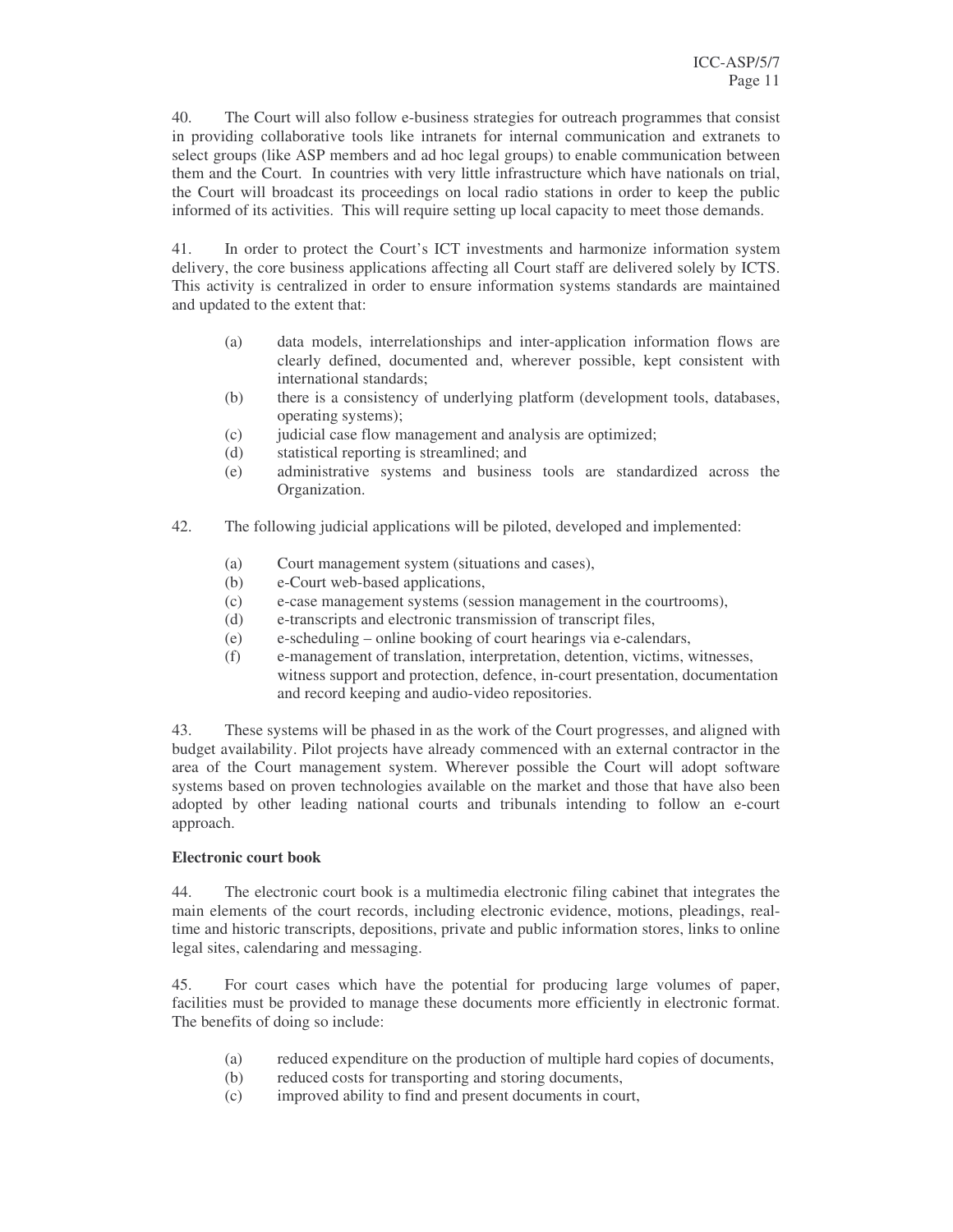- (d) ability to locate information efficiently during preparation of trial and judgement,
- (e) contribution towards simplifying complex trials.

#### **Digital courtrooms**

- 46. The digital courtroom will feature the following:
	- (a) live videoconferencing for remote testimony;
	- (b) evidence presentation system that enables lawyers to show the prosecution, defence and judges (and other allowable observers) documents, photographs and other materials on plasma monitors or their desktop computers located throughout the room and public areas;
	- (c) digital and real-time court reporting;
	- (d) live (with built-in delay) video clips of court session proceedings broadcast to the Internet;
	- (e) a wireless Internet-enabled network for the accredited media;
	- (f) the facility for external parties to pick up the approved audio and video feed for worldwide broadcasting.

#### **V. Cost analysis**

47. ICTS has endeavoured to forecast project costs based on previous activities and incurred costs. It has rolled up activities into the five major areas it considers will be affected by growth. In 2006-2007 the Court enters a phase in which computers and servers become outdated and a replacement and decommissioning programme is required. These costs are factored in to the overall figures.

48. In order to evaluate the Court's overall ICT strategy and costs, the Registrar, in 2004, commissioned an external strategic review and risk assessment of ICT work. <sup>2</sup> The review was performed by Deloitte over an eight-month period. One of the report's findings states: "A preliminary comparison of project costs suggests that the Court is spending less than other organizations are spending for comparable projects."

49. The Deloitte report compares the size of the ICT programme at the Court with ICT programmes in other organizations and companies, and reports:

"When the ICC is compared to organizations of similar type and size, we find that the ICC has an ICT programme with a wide scope, and high ambition. This is a direct result of the functional, geographical and security requirements characteristic for the ICC. Furthermore, the ICC is currently in a growth phase. All these characteristics typically drive up costs. When looking at the major (enterprise) applications, it is noted that 5 out of 8 of these are characterised by their users as 'business critical'. Again, this indicates that the ICT programme, although ambitious, is clearly in line with user requirements. With these findings in mind, the ICC does not appear to have a high ICT budget at this time."

50. The following tables shows the investments made between 2002-2005 in terms of capital expenditure and maintenance and the planned expenditure and costs for 2006-2010.

<sup>2</sup> The report also covers the configuration of the Court computer network and information security posture and is therefore highly confidential.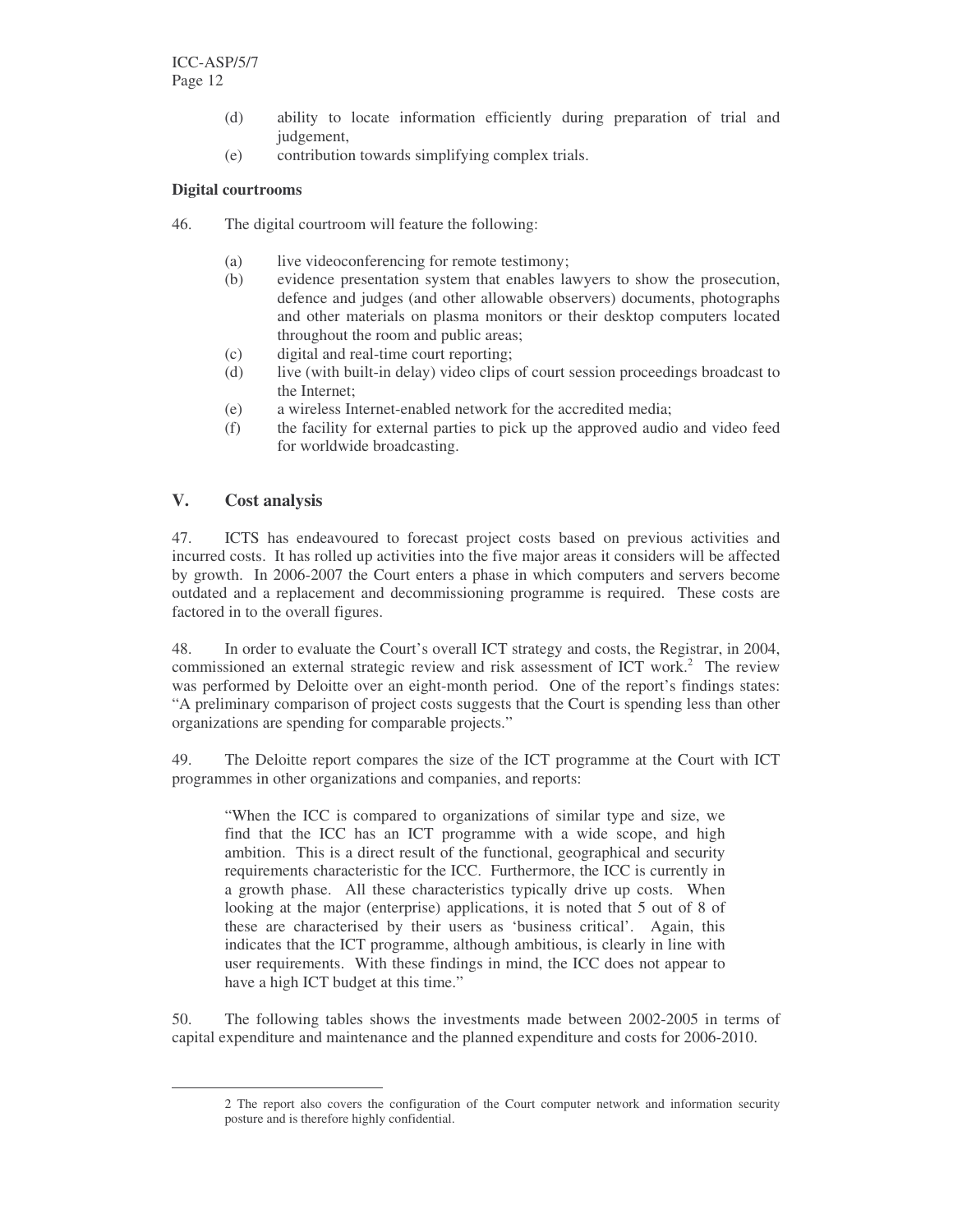51. The estimates for the future are based on how ICT can remain a positive tool to assist the work of the Court. Factors under discussion, like in situ trials, regional offices, providing assistance to other courts, assisting governments with electronic tools, fully bilingual systems etc. are not included in the estimate. Major shifts in the Court's strategy and the introduction of new models of operation may have a positive or negative impact on future costs.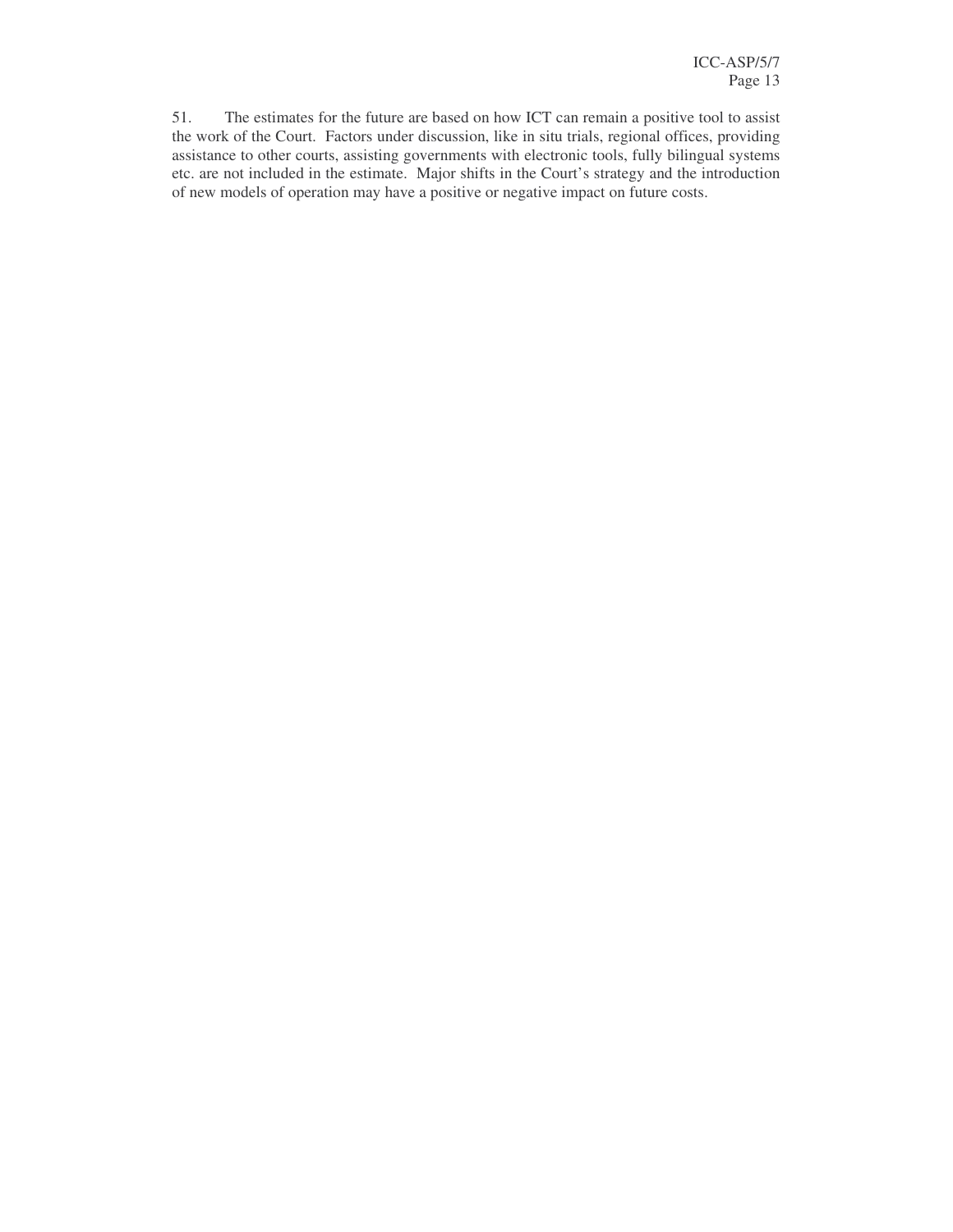| <b>Time</b>                                                                                                                                                                                                                                                                                                                                                                                                                                                                                                                                               |                  | 2002-2005        |                  | 2006-2010        |       |
|-----------------------------------------------------------------------------------------------------------------------------------------------------------------------------------------------------------------------------------------------------------------------------------------------------------------------------------------------------------------------------------------------------------------------------------------------------------------------------------------------------------------------------------------------------------|------------------|------------------|------------------|------------------|-------|
| <b>System name and components</b>                                                                                                                                                                                                                                                                                                                                                                                                                                                                                                                         | Capital<br>costs | Running<br>costs | Capital<br>costs | Running<br>Costs |       |
| <b>FACTS (ERP)</b> – Budget planning, budget control, finance, payroll, procurement, human<br>resources, medical, asset management, inventory, audit, executive information reporting,<br>performance management, time management, e-recruiting, Trust Fund for Victims, legal aid<br>control.                                                                                                                                                                                                                                                            | 2.90             | 0.60             | 2.50             | 1.00             | 7.00  |
| E-court / judicial ERP - Court management systems; Court reporting, translation, defence,<br>victims and witnesses, interpretation, case management, people management; case analysis,<br>Geographic Information Systems.                                                                                                                                                                                                                                                                                                                                 | 1.40             | 0.20             | 4.20             | 0.75             | 6.55  |
| <b>TRIM</b> – Document management, records management including digitizing all paper records.                                                                                                                                                                                                                                                                                                                                                                                                                                                             | 1.00             | 0.60             | 2.50             | 1.80             | 5.90  |
| Global communications and data network $-$ Voice and data networks at Court headquarters<br>(five locations and three courtrooms), field operations (six locations) – including video link<br>infrastructure; digital signatures, data encryption. This includes the replacement programme of<br>PCs on a four-year cycle and servers on a three-year cycle.                                                                                                                                                                                              | 2.00             | 1.00             | 4.50             | 6.00             | 13.50 |
| <b>Communications</b> – landline costs, mobile phone costs, satellite phones, Internet, two-way radio,<br>e-mail, video conferencing, vehicle and people tracking. This includes a four-to-six year<br>replacement cycle.                                                                                                                                                                                                                                                                                                                                 | 3.10             | 4.00             | 6.00             | 8.00             | 21.10 |
| Capital expenditure, maintenance and running costs                                                                                                                                                                                                                                                                                                                                                                                                                                                                                                        |                  | 6.40             | 19.70            | 17.55            | 54.05 |
| Factors affecting the<br>The Court's processes are not fully known, since a complete court cycle has not taken place.<br>$\bullet$<br>Court activities (like investigations, witness protection, outreach etc.) take place in remote areas with very little ICT<br>costs<br>$\bullet$<br>infrastructure.<br>The requirements for increased security and confidentiality built in to all systems for the separate organs.<br>$\bullet$<br>Cost of consultancy is high in Europe.<br>$\bullet$<br>Cost of communications is high in rural and remote areas. |                  |                  |                  |                  |       |

<sup>\*</sup> €54.05 million over <sup>a</sup> period of nine years represents €6 million per annum for non-staff items. This is in line with the ICT budget projections.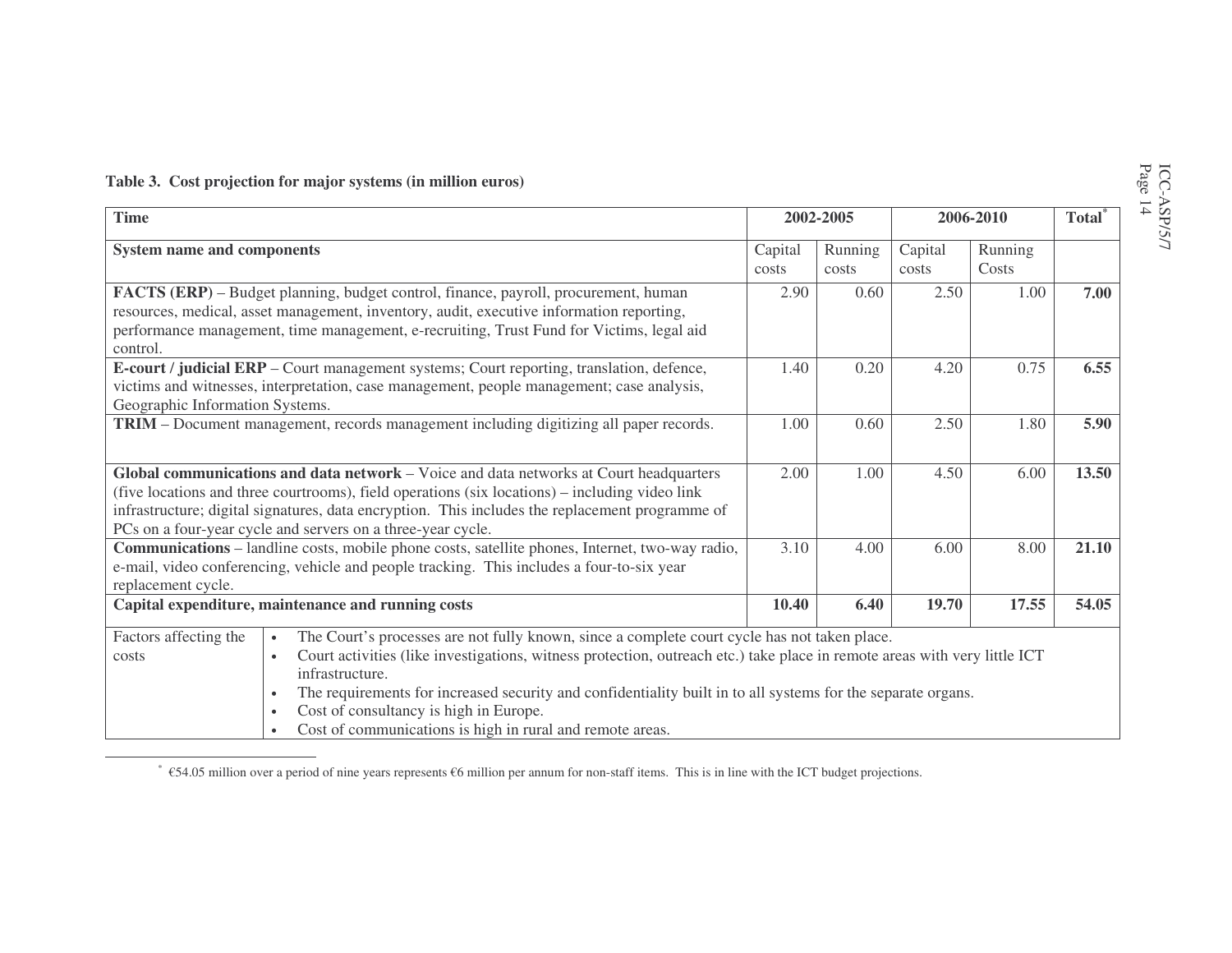#### **Strategies to reduce ICT costs**

52. Many of the systems in development will bring significant cost-benefits to the Organization in the long term. Benefits of ICT will occur in other areas and may have an end result of entire divisions, sections and units not incurring additional costs as a result of ICT availability. ICTS also commissioned a study to determine the costs that may occur if ICT is not utilized. The results were clear: major costs are avoided if ICT is utilized at the appropriate levels.

53. Video conferencing will lower travel costs in many cases. A comprehensive satellite infrastructure should lower the overall communication costs between the Court and its field offices. Digital signatures and encryption will ensure the integrity of electronic documents, thereby eliminating the need to use the registered mail (airmail) services, etc. Digital storage of information will provide faster access to information, thereby helping to achieve the goal of shortening the length of a trial.

54. The Organization has grown at an average of 120+ staff members per year. This growth rate, coupled with the volume of projects ICT has delivered, may result in excessive costs to cope with the expansion of the Organization. The terms of reference of the study are as follows:

- (a) Identify high-cost and high-volume telephone users and request management review of their activities;
- (b) Decentralize identified cost areas to make senior managers responsible for the ICT costs incurred in their sub-programmes;
- (c) Complete the projects and stabilize the processes involved in high-cost systems development;
- (d) Identify services that could be outsourced more cheaply than the cost of inhouse performance;
- (e) Identify which services should remain centralized and which should be performed by the requesting divisions;
- (f) Ensure that the technologies provided fit the need of the requestor at the lowest possible cost;
- (g) Sustainable ICT projects must be locally owned and accompanied by human capacity development, to ensure the ability of individuals and units to utilize, maintain and fully benefit from ICT;
- (h) Constantly verify that the Court ICT costs are benchmarked against courts with a similar infrastructure and mandate.

#### **VI. Organizational risks**

55. The above-mentioned external strategic review also focused on risks. A requested deliverable of the report was for a "continuity audit plan". This plan outlines what standards and practices ICT should follow to ensure that its investments are not compromised. A report on the sub-programmes' activities compared with the recommendations is provided to the Registrar every six months.

56. The risks to the Court of pursuing an e-court, e-business and digital future are negligible. However, an e-court by its nature means that physical records are no longer maintained in a manner that would enable them to be reverted to expeditiously if the electronic systems are not available.